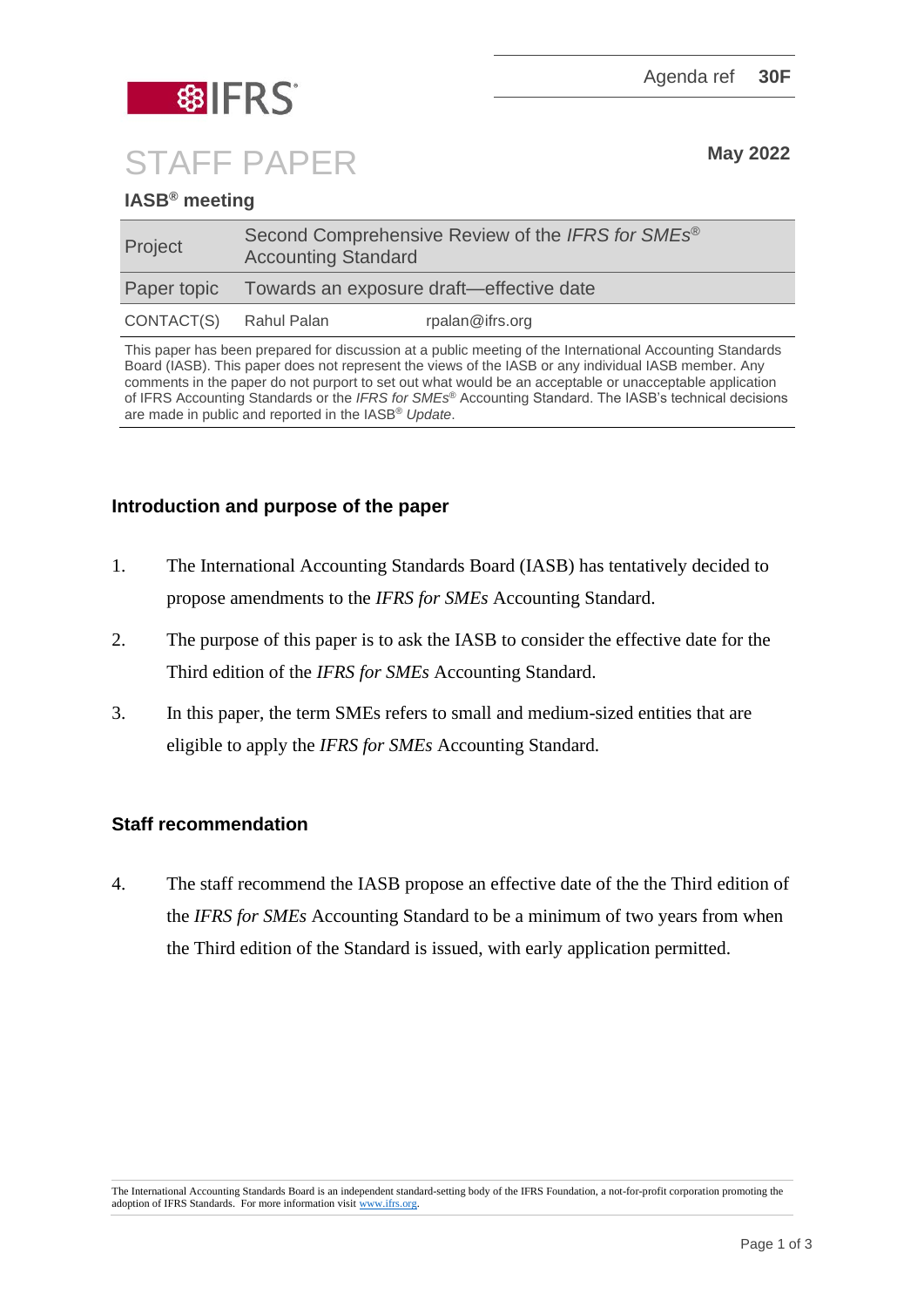### **Staff analysis**

#### *Timeline*

- 5. The IASB had tentatively decided to propose a wide range of amendments to the *IFRS for SMEs* Accounting Standard as part of the Second Comprehensive Review. Consequently, there needs to be sufficient time to allow:
	- (a) SMEs to prepare internal systems for changes introduced in the Third edition of the *IFRS for SMEs* Accounting Standard; and
	- (b) for jurisidctions to translate the Third edition of the *IFRS for SMEs* Accounting Standard.
- 6. The Preface to the of *IFRS for SMEs* Accounting Standard states:

The IASB expects to propose amendments to the *IFRS for SMEs* by publishing an omnibus Exposure Draft periodically, but not more frequently than approximately once every three years.

7. The staff recommend the IASB propose in the Exposure Draft of the Third edition of the *IFRS for SMEs* Accounting Standard that the effective date to be a minimum of two years from issue of the Standard. A minimum of two years will provide sufficient time for SMEs to prepare internal systems for the changes and for translation of the Standard. It also restricts the implementation period from spillover to the next review of the *IFRS for SMEs* Accounting Standard.

### *Early application*

- 8. Early application of full IFRS Accounting Standards is often permitted to enable entities introduce improvements to financial reporting as soon as they are able to do so.
- 9. The staff think that early application of the Third edition of the *IFRS for SMEs* Accounting Standard should be allowed. This position is consistent with the IASB's decision on the Second edition of the *IFRS for SMEs* Accounting Standard issued in 2015.